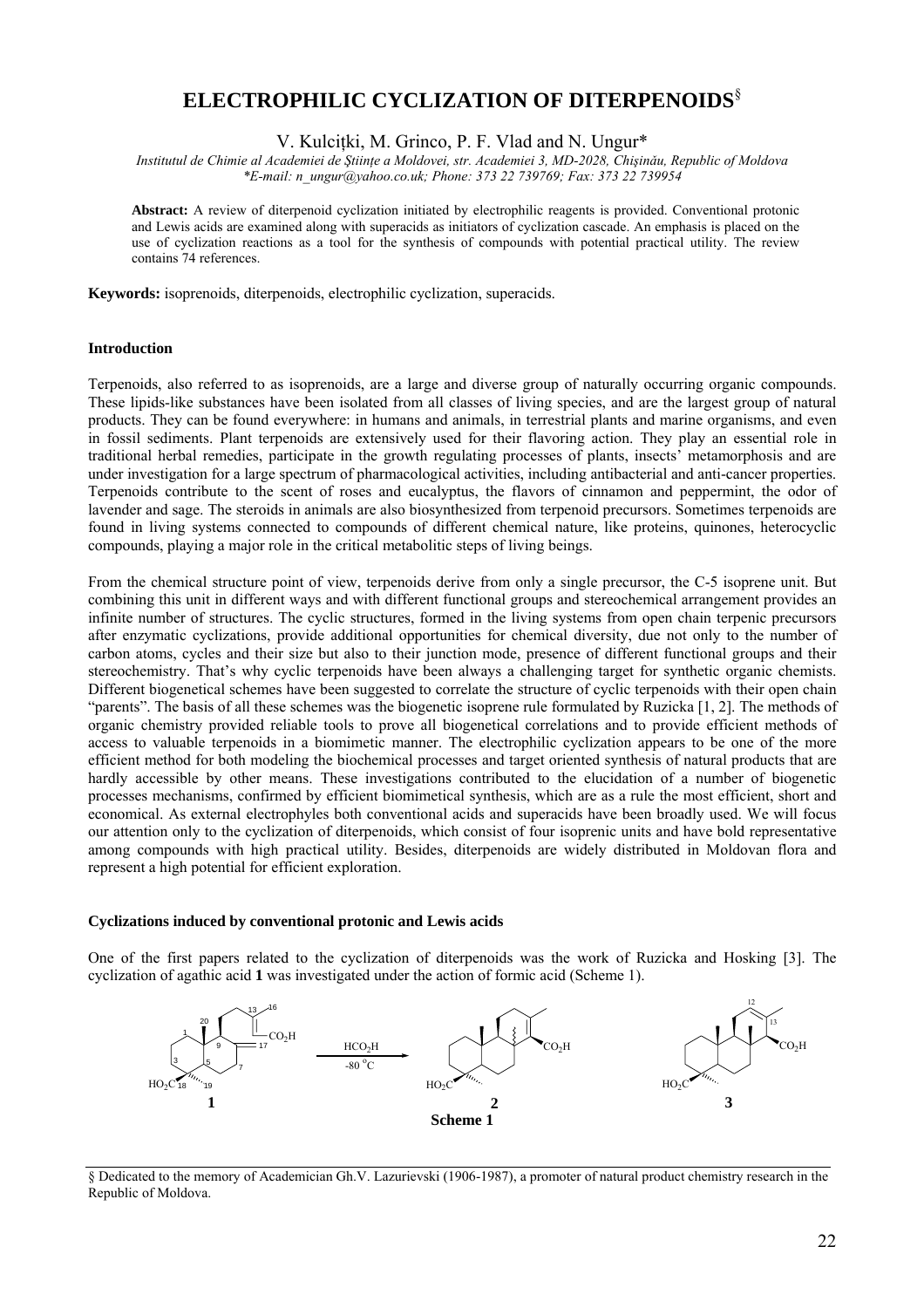It was shown, that **1** is converted to isoagathic acid **2**. The structure **2** was assigned in the original paper on the basis of chemical transformations. But the definitive structure of this compound was established by French chemists [4, 5]. Investigating the IR and NMR spectra of dimethyl ester of isoagathic acid, they came to the conclusion that the double bond is trisubstituted and is located between  $C_{12}-C_{13}$  carbon atoms. Consequently, isoagathic acid is represented by formula **3** (Scheme 1). In such a way the cyclization reaction takes place in a structure- and stereoselective manner, providing the  $\alpha$ -isomer of the tricyclic product.

The structural and stereochemical outcome of electrophilic cyclization of compounds related to agathic acid was investigated in detail [5-7]. The substrates of choice were the stereoisomeric hydroxi-esters **4** and **5**, as well as their dehydration products **6** and **7**. The later ones were obtained using as a dehydration agent phosphorus oxychloride in pyridine [5, 7] that gave as predominant products olefins with exocyclic double bond (Scheme 2).



**Scheme 2**

It was established, that all bicyclic compounds with the same configuration of the lateral chain provide the same tricyclic α-isoagathic ester under the action of formic acid. It was concluded that as an initial step in the cyclization process of **4** and **5** is their dehydration followed by cyclization. This cyclization is initiated by a stereospecific protonation of the  $Δ^{8(9)}$ -double bond at C<sub>9</sub> from the less hindered α-face of the molecule which generates the carbonium ion at C<sub>8</sub>. It was shown that cyclization of  $\Delta^{13}$ -trans and  $\Delta^{13}$ -cis mixtures of esters **6** and **7**, as well as of individual isomers with ∆8(9)- and ∆8(17) double bonds leads in a stereospecific way to isoagathic esters **8** and **9**.

Synthesis of tricyclic isoagathic esters **8** and **9** was reported in a series of following papers [8-12]. Cimino et al. [8] obtained these compounds by cyclization of stereoisomeric esters **10** and **11** of labdanic structure with concentrated formic acid (Scheme 2).

Ester **8** is the main reaction product of the cyclization of the acid **12** with concentrated formic acid, followed by methylation with diazomethane. Direct cyclization of the ester **13** provides also the tricyclic ester **8** [4-7]. Consequently, positioning of the double bond in cycle B does not influence the structure and stereochemistry of the formed cyclic products.

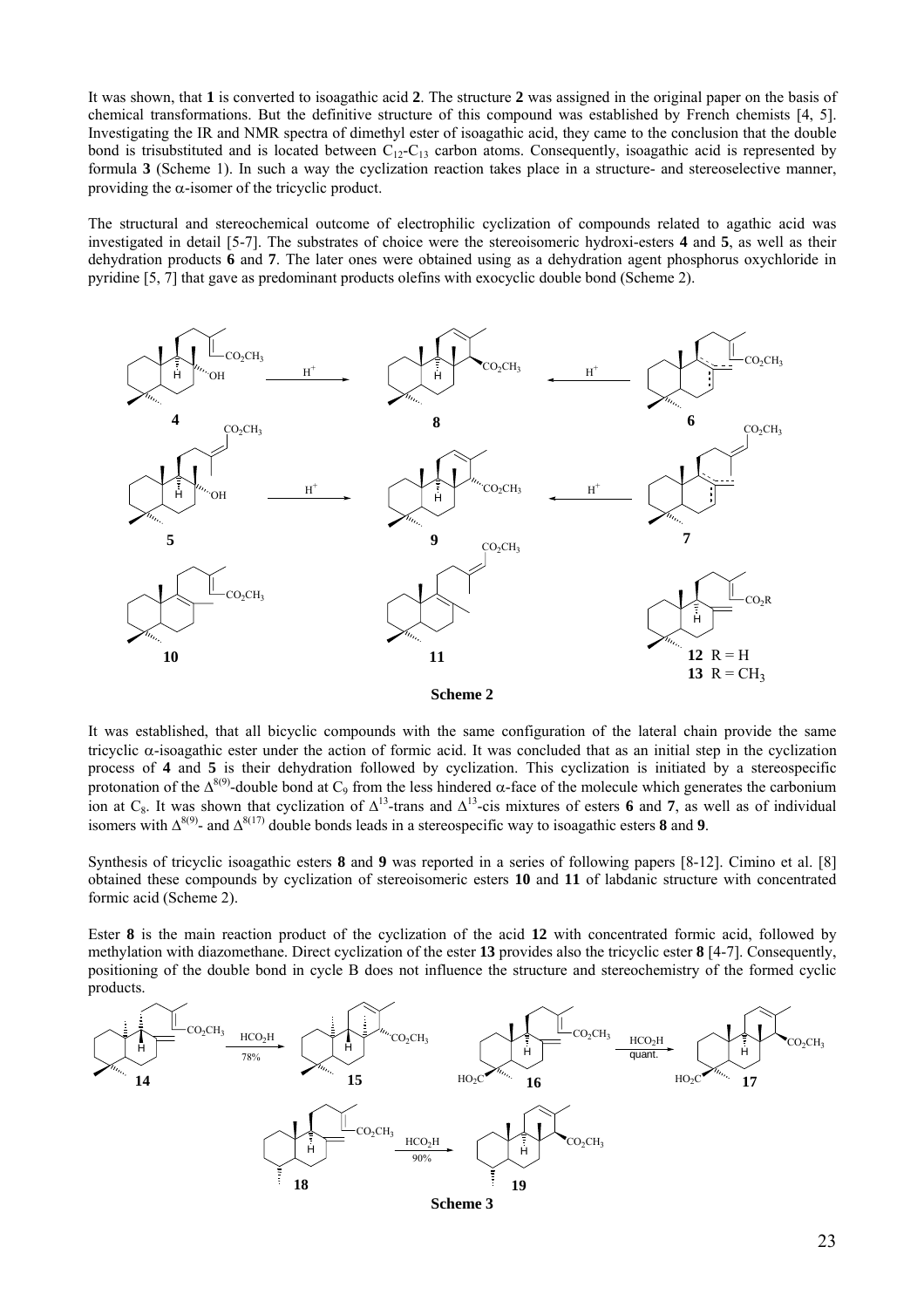The cyclization of *ent*-labdadienoic acid methyl ester **14** has been also performed (Scheme 3). On interaction of **14** with concentrated formic acid *ent*-isoagathic ester **15** was formed in a 78% yield [13].

The isoagathic acid monomethyl ester **17** was obtained in a quantitative yield on cyclization of agathic acid monomethyl ester **16** in the same reaction conditions [14]. The absence of one methyl group at  $C_4$  in the norlabdanic ester **18** does not influence the cyclization reaction course [15]. In this case the tricyclic 19-norisoagathic ester **19** was obtained in a 90% yield (Scheme 3).

Manool **20** and isomeric labdadienol **21** were reported to cyclize also on treatment with protonic acids [17, 21]. Hydrocarbons **22**-**25** along with hibanol **28** were isolated, but the oxygenated reaction products were not investigated in detail, though they constituted cca. 50% of the reaction products mixture. In an attempt to fill this gap, related to labdanic derivatives, the mixture of allylic labdanylacetates **26**, readily available from sclareol **27**, was submitted to cyclization under the action of a mixture of concentrated sulfuric and formic acids [18, 19]. The reaction product composition was very complex (Scheme 4) and consisted of hydrocarbon fraction, formates and alcohols. In this case only the oxygenated fraction was investigated, since the hydrocarbon fraction was studied in detail in the previous works [16, 17, 20-23].



**Scheme 4** 

The alcoholic fraction consisted of five components **28**-**32**, which were formed also on hydrolysis of the formiates fraction, but in different relative ratio. The structure of these components was elucidated by chemical transformations and spectral analysis. One of the reaction products, alcohol **30** was found identical with the alcohol obtained in good yield on the cyclization of sclareol **27** with perchloric acid [24]. Basing on experiments with deuterated substrates [19] the structure **33**, originally assigned in [24] was found not correct and the alcohol obtained on sclareol cyclization was represented by formula **30**.



It was also established, that compounds **28**-**32** are formed on cyclization of different labdanes (manool **20**, sclareol **27**, 13-epimanoiloxide **34** and others) with conventional acids or their mixtures [19]. Moreover, some hydrocarbons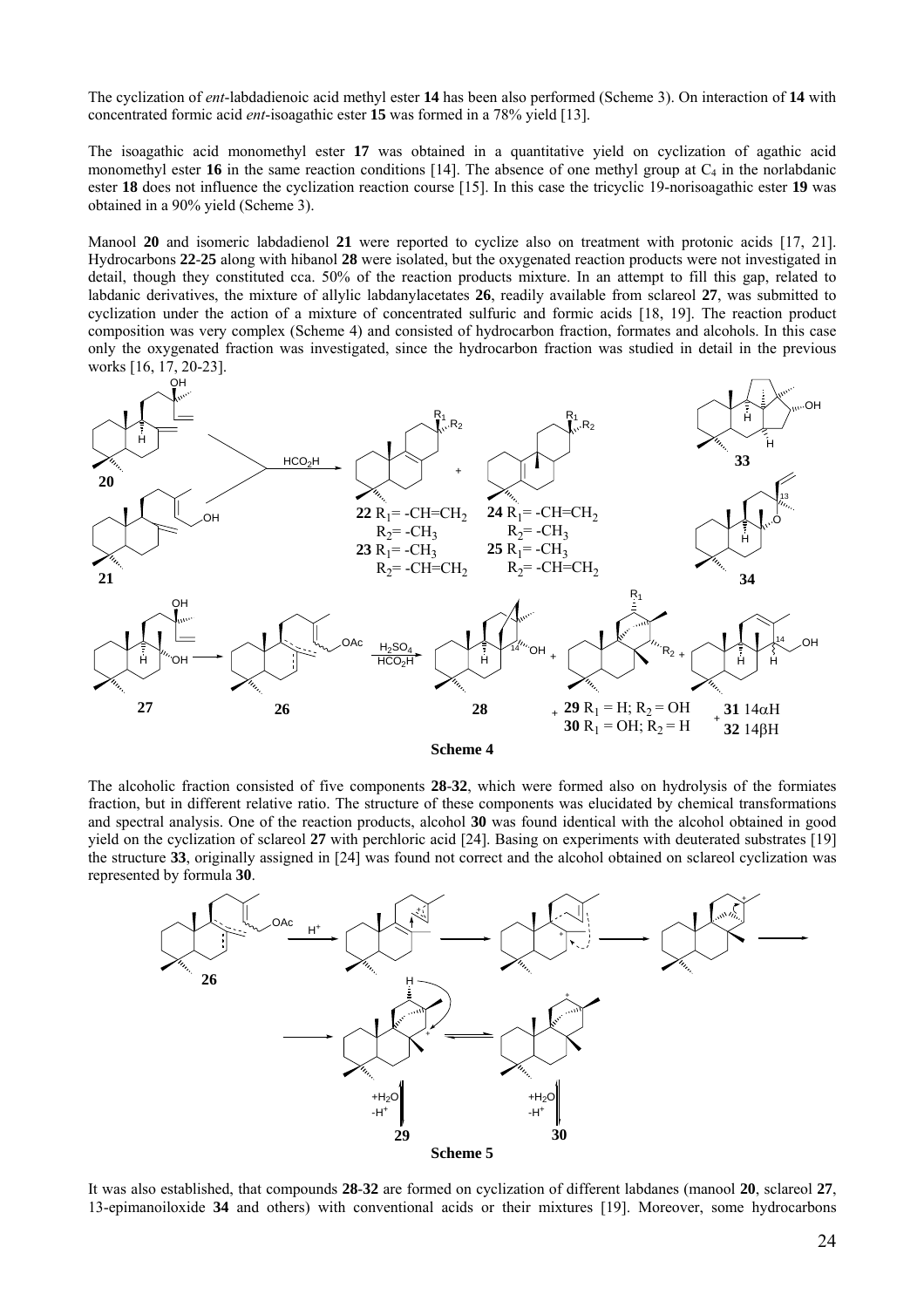obtained in these reactions were found to be identical with the hydrocarbons obtained on treatment of alcohols **31** and **32** with the same reagents [25]. It was a proof, that initially formed alcohols are cyclized further in the acidic media to provide the corresponding hydrocarbons.

The reaction mechanism that brings about formation of tetracyclic compounds **29** and **30** with the new carbon skeleton is shown in Scheme 5. This mechanism was proved by experiments with deuterated substrates, as well as by the investigation of the cyclization of 13*Z*-labda-8(9),13-dien-15-ol **35** initiated by titanium chloride-N-methylaniline complex [26]. On performing the cyclization reaction in a wide range of temperature conditions, the predominating isolated product was the chloride **40**. It's structure was elucidated on the basis of spectral data, as well as after its preparation from alcohol **30**, followed by its reduction to provide the known hydrocarbon **41** (Scheme 6). The absence of the hypothetical chloride **39** among the reaction products proves that the initially formed carbonium ion rearranges to the new skeletons and finally leads to alcohols **29** and **30** or chloride **40**.



On the other hand, the information on the cyclization of open chain aliphatic diterpenic acids and their esters is rather scarce. Caliezi and Schinz [27] reported cyclization of geranylgeranic acid **42** under the action of a mixture of sulfuric and formic acids. A fraction of tricyclic compounds was isolated in a 40% yield, consisting according to authors of  $\alpha$ and β-tricycloizoagathic acids **43** and **44** (Scheme 7).

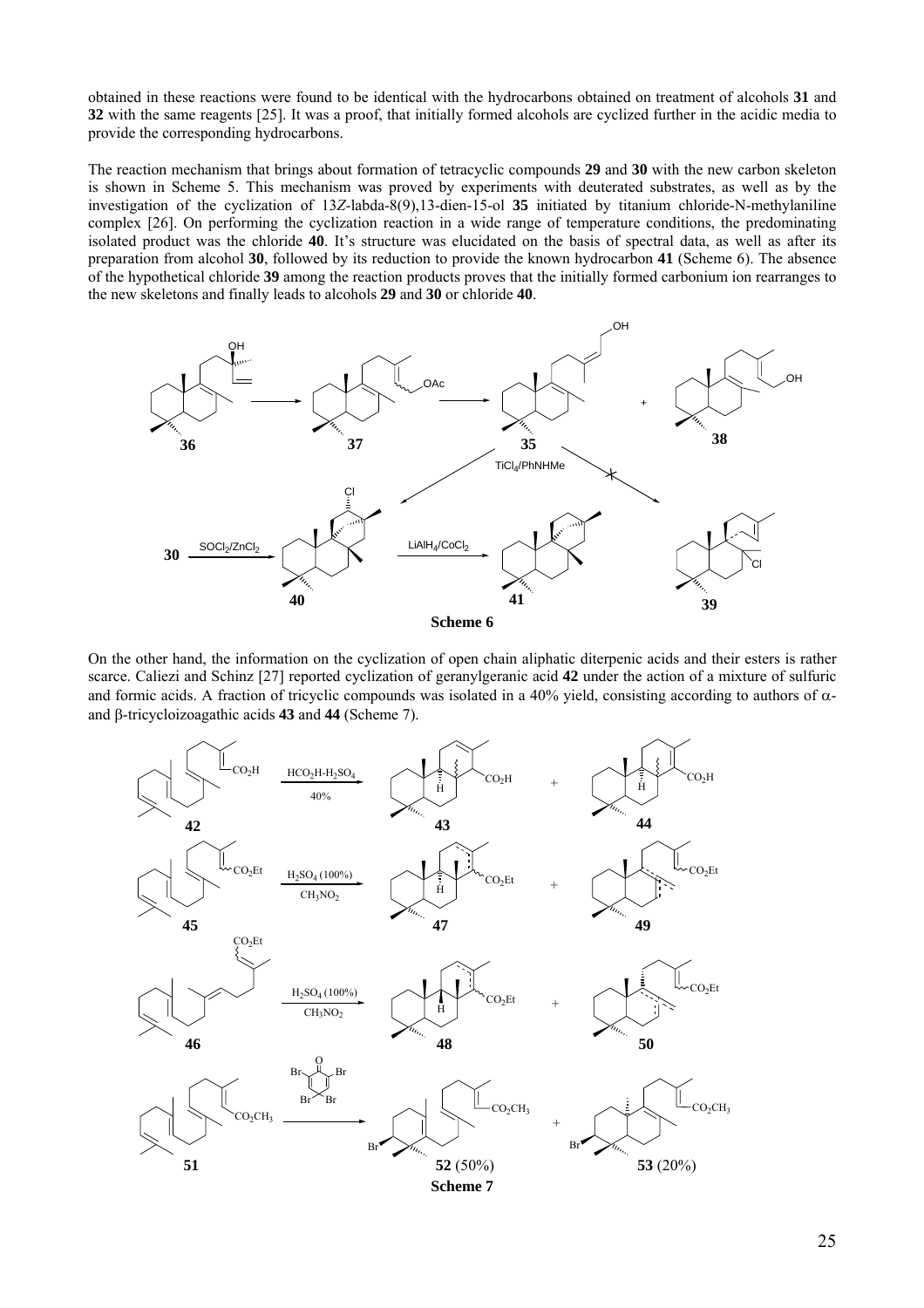But the attempts to separate this fraction into individual compounds failed. Besides, the stereochemistry of the initial compound was still unclear, as well as the structure and stereochemistry of the reaction products.

Authors [28] performed the cyclization reaction of the mixture of esters **45** and **46** under the action of 100% sulfuric acid in nitromethane. A complex mixture of tricyclic **47**, **48** and bicyclic products **49** and **50** has been obtained (Scheme 7). It was concluded on the basis of spectral data that the reaction is stereospecific, though structural nonselective. Due to the high complexity of the reaction products composition it was not possible to isolate individual compounds and to prove their structure and stereochemistry univocally.

Japanese chemists [29] investigated the cyclization of the geranylgeranic acid methyl ester **51** under the action of 2,4,4,6-tetrabromocyclohexa-2,5-diene in acetonitrile to obtain a mixture of mono- and bicyclobromoesters **52** and **53** (corresponding yields 50% and 20%). Although the monocyclic derivative **52** predominates (Scheme 7), the structural selectivity of the reaction is low.



Corey and Burk [30] studied the cyclization of the norditerpenic silylenolether **54** promoted by mercury trifluoroacetate in nitromethane (Scheme 8). A mixture (1:1) of bi- and tricyclic mercurated ketoesters **55** and **56** was obtained. This mixture was subjected to ketalization with a subsequent sodium borohydride reduction. As a result, the mixture of compounds **57** and **58** was obtained (yield 30% for each compound) and separated chromatographically. The stereochemical outcome of the reaction, in particular the configuration at the C14 asymmetric center in **56** and **58** is determined by termodinamical control. In this case the cyclization reaction is not structurally selective and the yields of cyclic products are low.

Electrophilic cyclization of labdanic alcohols and esters has been discussed in detail in a former review [31]. Cyclization of similar diterpenic substrates has been reported in the following period. Authors [32] investigated cyclization of geranylgeraniol esters **59** and **60** with the complex of mercury triflate-N,N-dimethylaniline. The results of this work showed that the cyclization in this case is not a univocal process. On the cyclization of the *p*-nitrobenzoate **59** in nitromethane with the subsequent reduction of the mercurated products with sodium borohydride a mixture of isomeric bicyclic labdadienols **61** and **62** (28%) and tricyclic isoagath-12-en-15-ol **25** (22%) was obtained (Scheme 9).



On the other hand, the cyclization of geranylgeranylacetate **60** with the same reagent [33-35] followed by substitution of the triflate residue for bromine brings about formation of the mixture of mercurated isoagathanyl acetates **63** (13%) and **64** (17%). On performing the reaction with the same mercury complex, but in the presence of 12 equivalents of water in nitromethane with subsequent borohydride reduction of the reaction products, a complex mixture of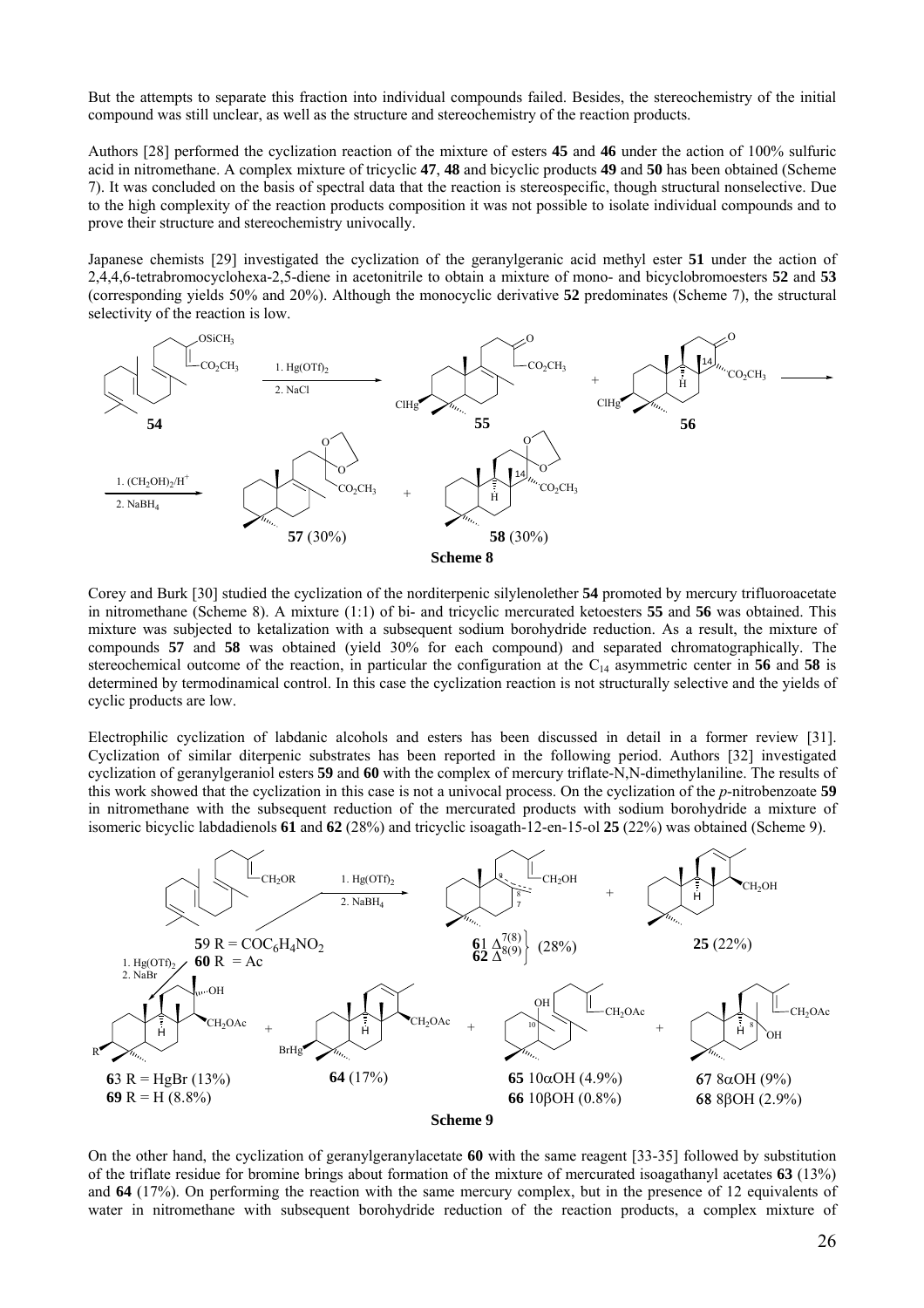monocyclic **65** (4.9%) and **66** (0.8%), bicyclic **67** (9%) and **68** (2.9%) and tricyclic **69** (8.8%) hydroxiacetates was formed [33, 35]. A substantial portion (40%) of initial geranylgeranylacetate **60** remains unreacted. In such a way the structural selectivity of the reaction is extremely low in this case and as a consequence the reaction products represent a complex mixture of compounds.

According to the first conceptions, the cationic cyclization of polienic compounds was considered a concerted process [36-42]. But other data [43, 44], including above mentioned mercury-induced cyclizations in particular [33, 35], showed that this is a stepwise sequence. This conclusion was quite important for biomimethic-like cyclization of open chain substrates. In this case a complete cyclization cascade leads in a spectacular manner to complex molecules incorporating several asymmetric centers. Performing these reactions with optically active substrates leads to single enantiomeric products. In this line, authors [45] showed that the cyclization of the optically active terminal epoxide of trimethylsilyl derivative of geranylgeranylacetate **70** with Lewis acids provide a mixture of (+)-3-hydroxi-9,10-*sin*- and (+)-9,10-*anti*-copalols **71** and **72** (Scheme 10). The reaction is not stereospecific in this case. Formation of **71** and **72** is explained by two boat and chair equilibrium conformations **73** and **74** adopted by the substrate on the stage of reaction initiation.



On the interaction of 13-epimanool **75** with mercury acetate in aqueous nitromethane with the subsequent reduction of the reaction product with sodium borohydride a mixture of strobane oxide **76** is formed [46] (Scheme 11). Quite unexpectedly, in the same reaction conditions manool **20** gave manoyloxide **77**. This fact could be explained only assuming that due to conformational effects and steric hindrance the mercury salt attack on vinyl group of **20** is hampered and as a consequence reaction is initiated from the mercury salt attack on the  $C_8-C_{17}$  double bond on the  $C_{17}$ atom.



All the above mentioned data show that cyclization of diterpenoids initiated by conventional acids (both protonic and Lewis acids) was not investigated so frequently. Cyclization of bicyclic labdanic compounds with protonic acids has been paid more attention, due to relatively high availability of starting substrates from natural sources. The data on cyclization of open chain diterpenoids are relatively scarce. The available data show that in this case the cyclization reaction does not proceed univocally and structure-selectively, the reaction products are complex mixtures of compounds and its preparative value is not relevant, although it is stereospecific.

## **Cyclization induced by superacids**

Unlike the usual protonic and Lewis acids, superacids showed more superior cyclization properties in terms of selectivity and mildness of the reaction conditions. The pioneering work of Semenovsky and Smit [47, 48] showed that fluorosulfonic acid can be a very efficient cyclization agent for terpenoids. This reagent proved to be more successful in promoting olefinic cyclization even compared to solvolitic methods of initiation that was broadly used in the synthesis of steroidal compounds [40-42].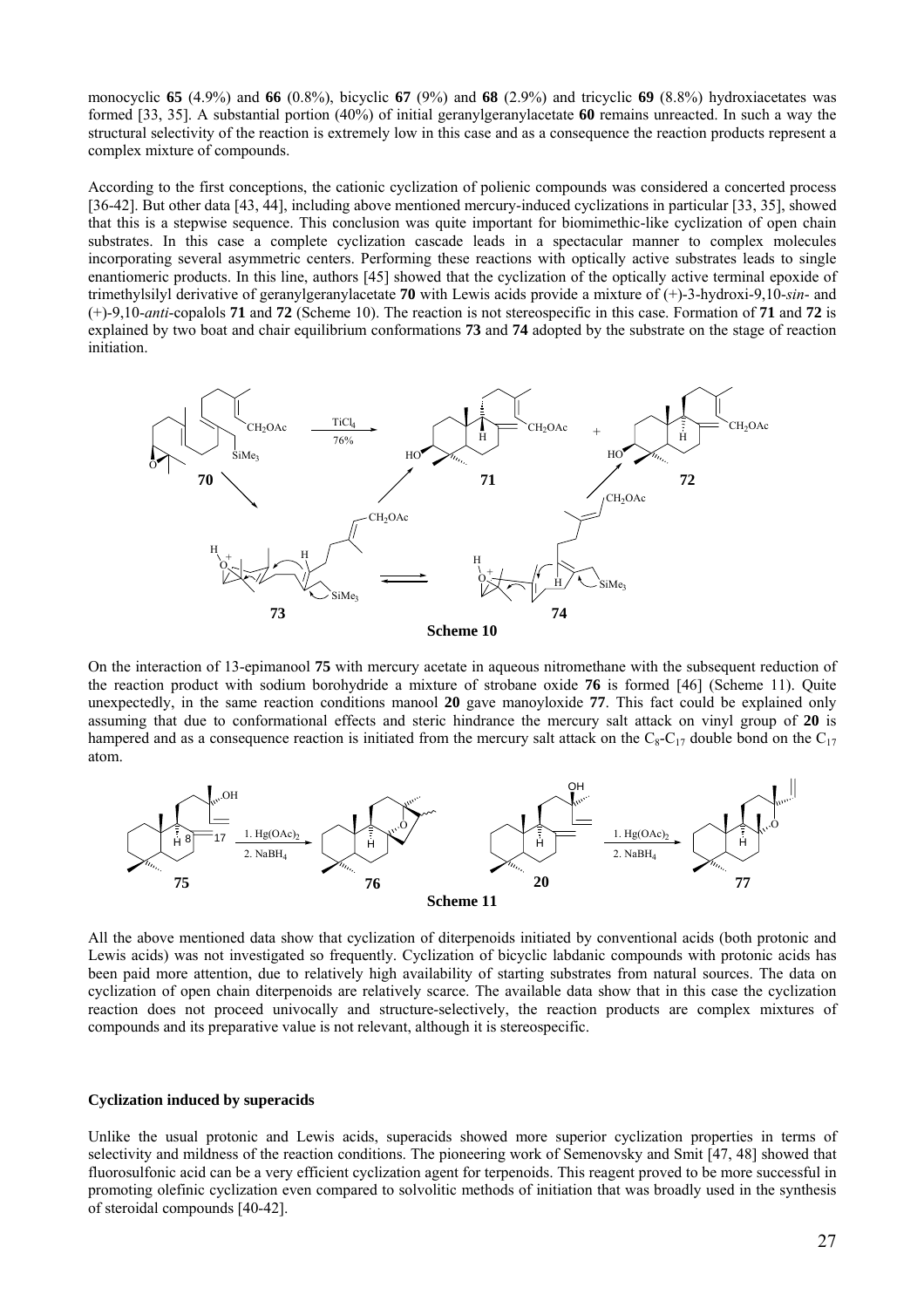The first interest towards superacidic cyclization of diterpenoids was due to the necessity of solving the particular question concerning the transformation of labdanes. As it was mentioned in the first part of this review, electrophilic cyclization of labdanic derivatives under the action of usual acids is not selective and provides complex mixtures of bi-, tri- and tetracyclic compounds. But it appeared interesting to get access to natural compounds of izoagathanic structure and it was found that superacids are efficient reagents for transformations of readily available labdanoids into izoagathans. On treatment of a mixture of labdadienol acetates **21** with fluorosulfonic acid [51] a mixture (3:1) of hydroxiacetates **69** and **78** was formed in a respectable 76% yield (Scheme 12). The unsaturated acetates **79** and **80** were also isolated as minor byproducts (10%). Cyclization of individual isomers **81** and **82** in the same reaction conditions led to the same hydroxiacetates **69** and **78** in high yields. The structure of these compounds was elucidated both on the basis of spectral data and several chemical transformations.



Superacidic cyclization of the mixture of *ent*-copalols **83** provides also the mixture of isoagathic alcohols **25** and **26** (85%) and a minor hydrocarbon fraction (10%) where the basic component is the isoagathadiene **84** (Scheme 13).



Basing on this result, it was established that superacidic cyclization of primary labdanic alcohols and their acetates is a convenient path towards isoagathic diterpenoids. The cyclization reaction is chemoselective and stereospecific. It's course differs essentially from conventional acids induced cyclization of labdanes. On the action of the latter ones the solvolisis of the C15-O bond takes place to form the carbonium ion **85** in the lateral chain, which transforms then into tricyclic pimaranic hydrocarbons and tetracyclic compounds [19]. In the superacidic media, protonation of the double bond in the cycle B is favored and this leads to  $C_8$  carbonium ion **86** which cyclises to isoagathanes (Scheme 14).



Unlike alcohols with primary allylic functional groups **83** and their acetates **21**, superacidic cyclization of labdanes with functional groups at  $C_{13}$  – sclareol 27, manool 20 and isomanool 87 proceeds by a solvolitic generation of the carbonium ion in the lateral chain. The reaction products are tetracyclic hydrocarbons with new carbon skeletons **88** and **89** [51, 52] (Scheme 15).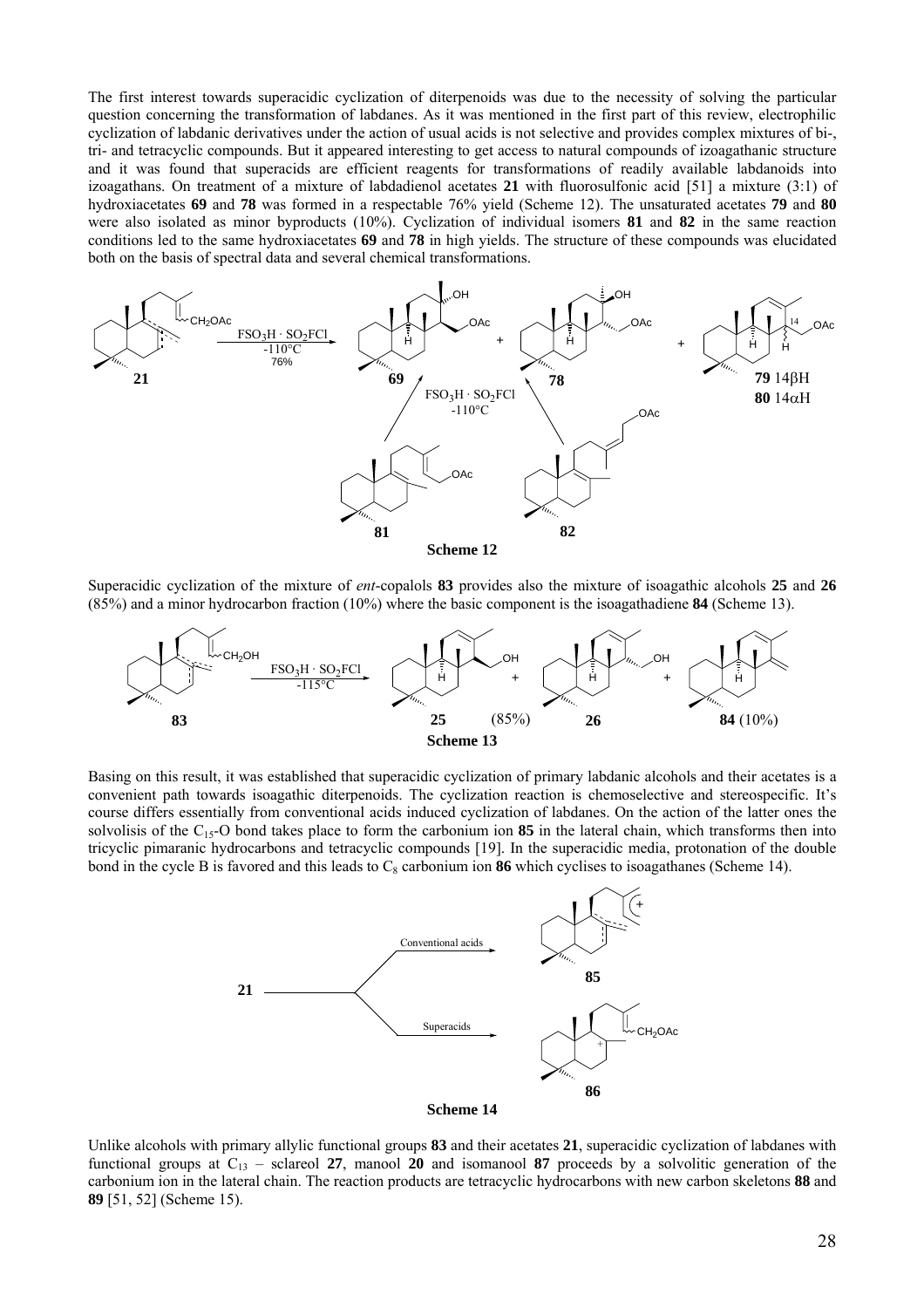These results were somehow unexpected and they showed for the first time that the behavior of labdanoids with primary and tertiary allylic oxygen containing functional group in the lateral chain differs in superacidic media. A possible reason for such reactivity could be found in a lower protonation rate of the double bond in cycle B then the solvolysis of the tertiary hydroxyl group in the lateral chain.



The first successful results of superacidic cyclization of labdanoids promoted investigation of other diterpenic substrata. Cyclization of open chain diterpenoids was an eloquent example of a biomimetic approach in the synthesis of complex polycyclic diterpenoids. Substrates of choice were *E,E,E*- and *Z,E,E*-geranylgeraniols **90** and **91**, as well as their acetates 60 and 92. On the cyclization of alcohols 90 and 91 with fluorosulfonic acid in 2-nitropropane at -78°C [53, 54] racemic isoagathic alcohols **30** and **31** were obtained respectively in high yields (Scheme 16). The main products of the cyclization of acetates **60** and **92** were racemic hydroxiacetates **69** (72% yield) and **78** (65% yield). The reaction yields were better in the case of cyclization of  $\alpha$ -isomers the *E,E,E*- geranylgeraniol and its acetate **93** and **94** [55]. The terminal isobutenylic group in these substrates is more accessible for protonation [56] and both **93** and **94** provided isoagathanes **30** and **69** in 85% and 78% yields, that is slightly higher compared to the corresponding β-isomers **90** and **60**.



The range of functional groups compatible with superacidic conditions has been broadened, providing a better flexibility of this cyclization method from the synthetic point of view. As it was mentioned, cyclization of diterpenic acids and their esters has been performed under the action of usual acids. Good results were obtained only in the case of cyclization of bicyclic compounds into tricyclic. The cyclization of open chain diterpenic acids and corresponding esters was not studied at all. On the contrary, superacidic cyclization of these substrata provided very good results [57, 58]. Cyclization of 13E- and 13Z-acids 95 and 96 with fluorosulfonic acid (-80°C), followed by methylation with diazomethane provided the known [4] optically active esters **8** and **9** (yields 92% and 91% respectively) with isoagathic structure (Scheme 17). These esters were also obtained by direct cyclization of bicyclic esters **10** and **11** (yields 95% and 91% respectively). The free acid **97** was prepared on direct cyclization of **95** and used in a following work connected to the synthesis of naturally occurring acylglicerols of marine origine [59]. The following development of this work [60, 61] included an efficient superacidic cyclization of copalic acid **99** (Scheme 18) and the obtained optically active isocopalic acid **100** served as a very convenient template in the synthesis of acylglicerols from the same series. It is noteworthy mentioning, that diterpenoid 1,2-diacyl-*sn*-glycerols are much more potent activators of protein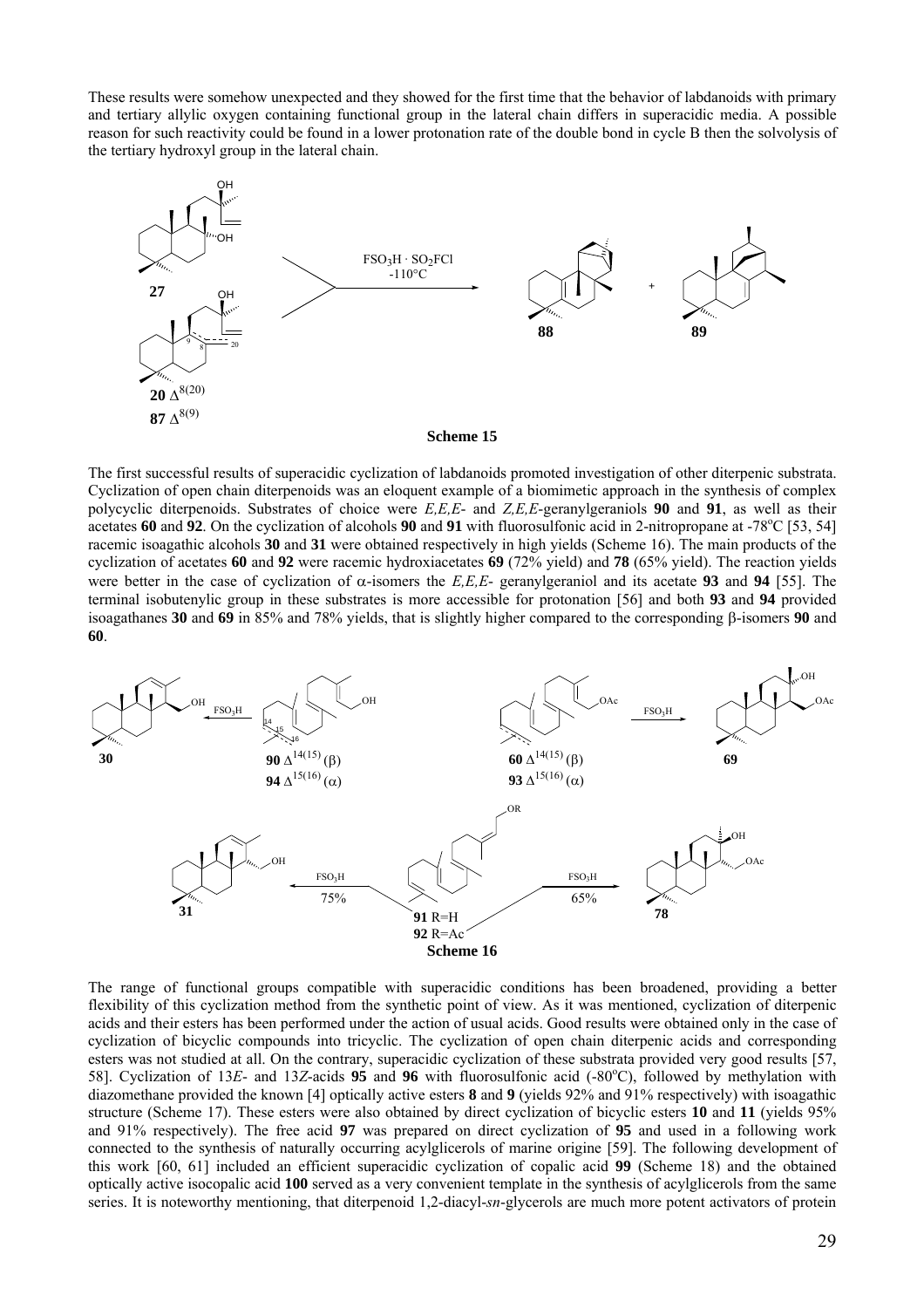kinase C than the linear long chain analogs, such as 1,2-dioleoyl-*sn*-glycerol [62] These enzymes are very relevant regulators of important biochemical events, including gene expression, cell proliferation and down-regulation of receptors [63].

The open chain *E,E,E*- and *Z,E,E*-geranylgeranic acids **42** and **101** were cyclized biomimetically with fluorosulfonic acid and provided after methylation the racemic isoagathic esters **8** and **9** (yields 85% and 81% respectively). Conversion of the open chain esters **51** and **102** has been also reported to provide the same products **8** and **9** in excellent yields (92% and 85% respectively) [57, 64].



A very interesting effect was observed on cyclization of bishomo- and bisnorditerpenoids. It was established, that superacidic cyclization of an isomeric mixture of bicyclogeranylacetic acids **103** leeds to a mixture (5:1) of δ-lactones **104** and **105** (Scheme 18) in a 95% yield [65]. The carboxylic group plays a role of an efficient terminator of cyclization sequence by closing the lactone cycle. For the corresponding ethyl ester **106**, the absence of such an efficient terminator leads to a dramatical effect in selectivity: lactones **104** and **105** are formed only in a minor yield (14%), predominating hydroxyester **107** was isolated in a 35% yield, along with 32% of unsaturated tricyclic esters **108** and **109** [66].



Cyclization of *E,E*- and *Z,E*-farnesylacetones **110** and **111** was found to provide *trans,trans* sclareoloxide **112** (67%) and *cis,trans*-sclareoloxide **113** (65%) respectively [48]. In this case, the configuration of the internal double bond determines the stereochemistry of ring juncture in the cyclic products (Scheme 19).

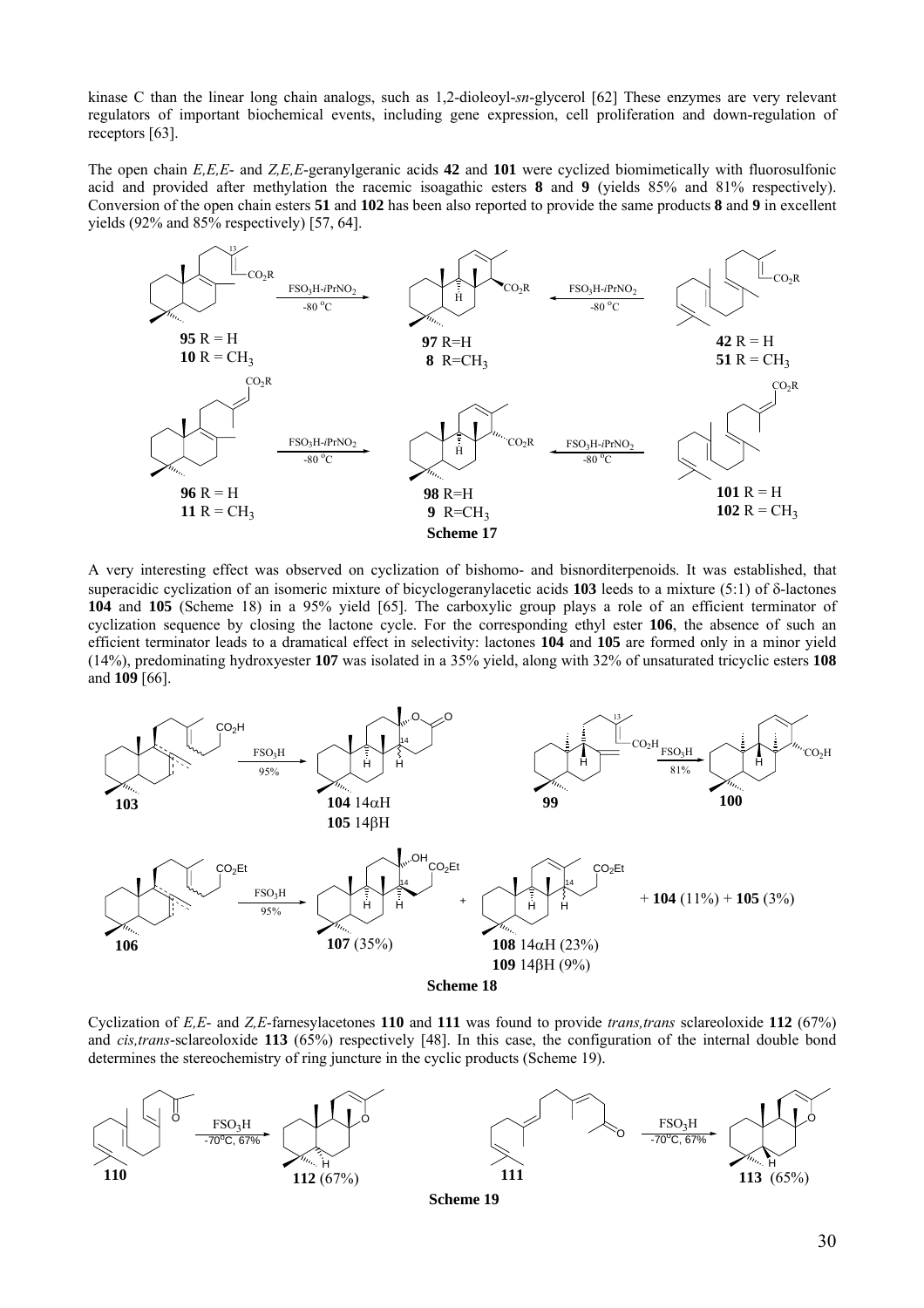These examples show that bishomo- and bisnorditerpenoids cyclization provides a convenient synthetic access to important compounds with biological activity and practical importance [65, 67]. On the other hand, it was revealed that the presence of an oxygenated functional group in the cycle B of bicyclo-bishomoditerpenes **114**-**117** inhibits initiation of the carbocyclization sequence [66]. The reaction products are a mixture of lactones **118**, **119** and hydroxyesters **120**- **122** (Scheme 20).



Diterpenic phenylsulfones are potential synthons in the synthesis of more complex compounds and their superacidic cyclization has been also investigated [68]. The character of the reaction products was similar to those obtained on cyclization of diterpenic alcohols, acids and esters. Both bicyclic- and open chain substrata provided the same products. 2*E*,6*E*,10*E*-geranylgeranylsulfone **123** and the corresponding bicyclic counterpart **124** cyclized efficiently (Scheme 21) with fluorosulfonic acid under standardized reaction conditions into the tricyclic sulfone **125** (yields 71% and 85% respectively). But in the case of α-*Z* isomeric phenylsulfones a specific effect of the phenylsulfonyl group on the outcome of the cyclization reaction was observed. Both 2*Z*,6*E*,10*E*-geranylgeranylsulfone **126** and the bicyclic sulfone **127** formed on treatment with fluorosulfonic acid under standard conditions the exocyclic isomer **128**, along with a minor amount of trisubstituted tricyclic compound **129**.



The explanation of this unusual selectivity, caused by the α-double bond configuration was given on the basis of a specific interaction of the phenylsulfonyl group with the tricyclic skeleton on the stage of carbonium ion formation. Molecular models simulations showed a specific anchimeric assistance of the phenylsulfonyl residue on the deprotonation process by facilitating the elimination of a proton from a suitable spatially disposed position.

It is noteworthy mentioning that the bicyclic sulfones similar with **124** could be prepared from abundantly occurring sclareol **27** or manool **20**. This is a very convenient way to get access to optically active synthons in preparative amounts.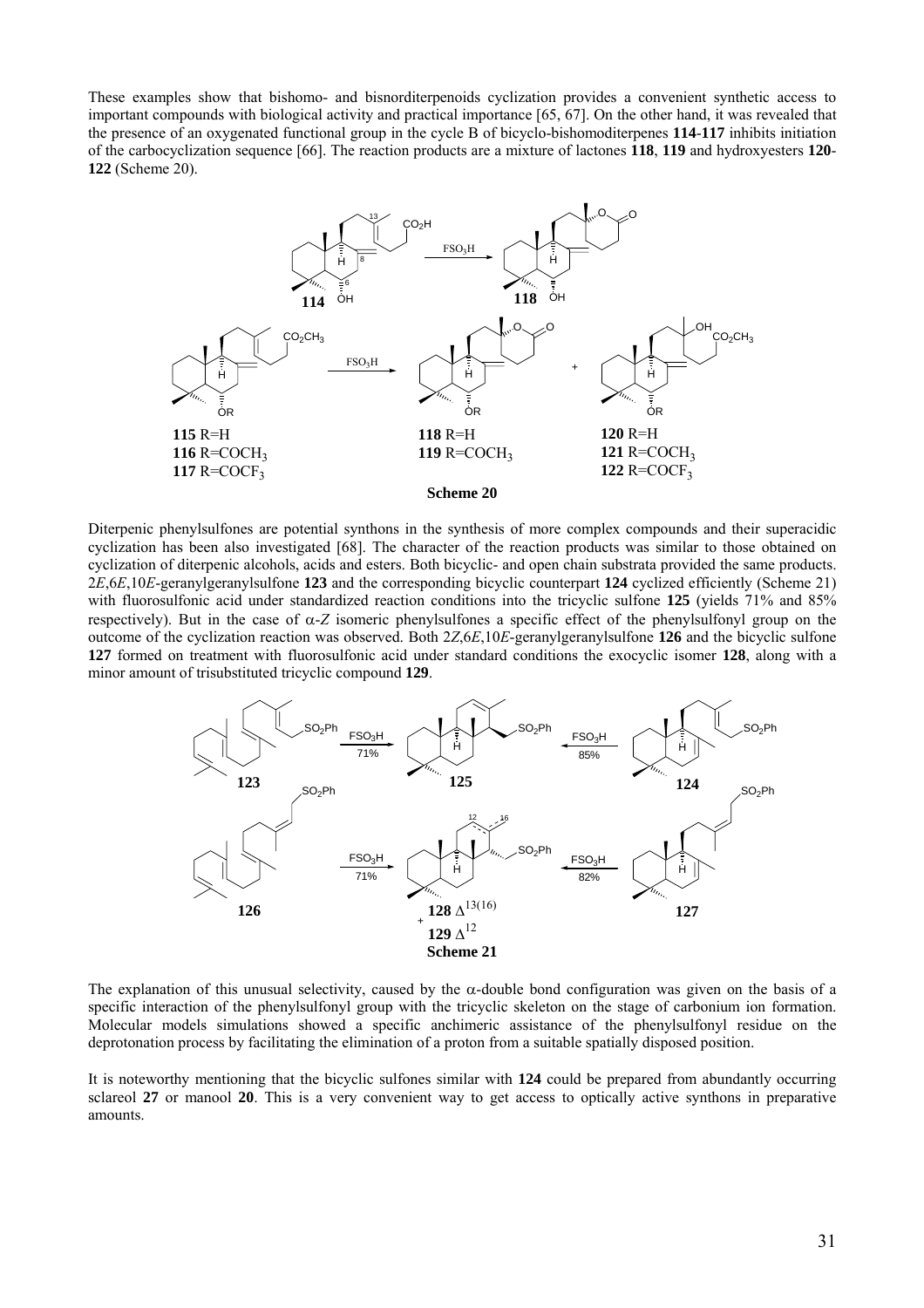

Superacidic cyclization of more complex diterpenic substrates was reported recently by us and relates to  $\alpha$ , $\omega$ bifunctionalized substrate **130** [69] obtained from geranyllinalool **131**. Basing on the data obtained for similar sesquiterpenic  $\alpha$ , $\omega$ -bifunctionalized substrate [70], we have expected a specific initiation of the cyclization sequence from the internal double bond to give naturally occurring sacculatane skeleton like sacculatadial **132**. Under standard cyclization conditions substrate **130** provided the desired sacculatane skeleton **133** along with its  $C_4$ -epimer **131** in a 25% overall yield, resolved successfully by HPLC (Scheme 22). The structure of **133** and **134** was elucidated on the basis of spectral data, including 2D-NMR experiments.



More complex cyclization reactions were observed on superacidic treatment of tricyclic diterpenoids. Methylpimarate 135 was treated with fluorosulfonic acid in sulfuryl chloride-fluoride at -120°C [71, 72]. It was established that cyclization reaction takes place via carbonium ions **136** and **137** to form after quenching the neutral tetracyclic diterpenoids of stemodanic structure **138**-**139** (Scheme 23). Earlier attempts to convert pimaranic compounds into tetracyclic diterpenoids under the action of conventional or Lewis acids failed [31].

All above mentioned results show that fluorosulfonic acid is a highly effective reagent for a biomimetic stereospecific and structurally selective transformation of diterpenic substrates into isoagathic tricyclic compounds. Morover, our results suggested a development of this synthetic tool by combining the superacidic cyclisation with acetylation and following enzymatic hydrolysis to get access to the enantiomerically pure compounds. Our first results in this direction [73] demonstrated that this protocol is synthetically useful. Its optimisation by the known biocatalytic methods [74] seems to be a feasible task.

## **Conclusions**

All presented data on cyclization of diterpenoids provide an additional confirmation that the electrophilic cyclization, initiated by both conventional and especially superacids represent a general, highly selective and efficient tool for the synthesis of cyclic terpenoids. Superacidic cyclization of open chain and partially cyclized diterpenic alconols, acids and esters, as well as phenylsulfones leads predominantly to  $\alpha$ -isomers of the corresponding cyclic homoallylic alcohols, acids and esters, where the configuration of the functional group is determined by the stereochemistry of the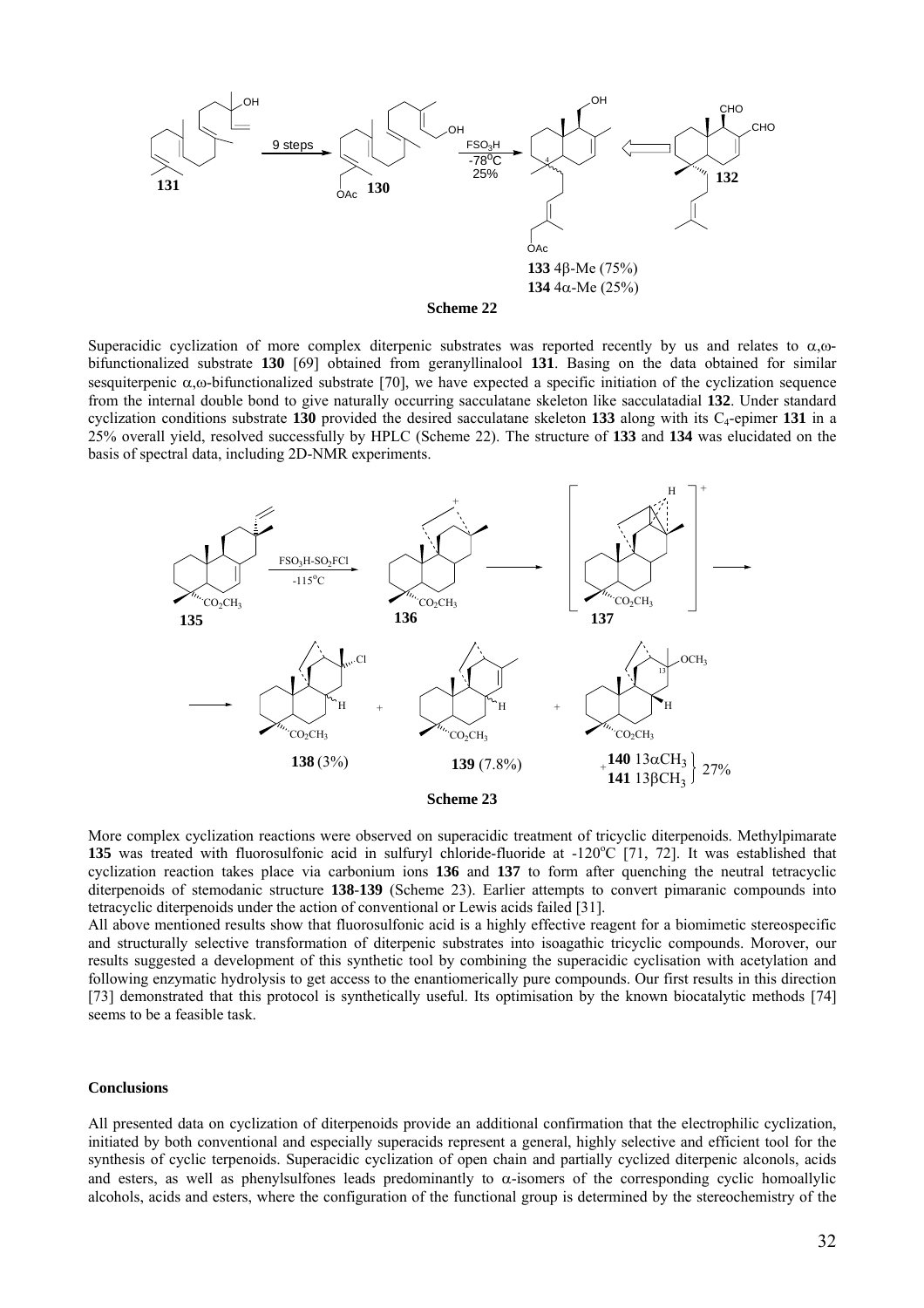double bond at the α-extremity of the initial substrate (Scheme 24). The phenylsulfonyl group shows an anchimeric asistence in the deprotonation process of the cyclic carbonium ion. Superacidic cyclization of primary acetates provides cyclic hydroxiacetates of the diastereomeric 1,3-diols. Their stereochemistry is also determined by the configuration of the initial acetates at  $C_2$  (Scheme 24).

Alcohols with primary and tertiary allylic hydroxi-group give different cyclization products under the action of superacids compared to conventional acids.

Cyclization of tricyclic pimaranic compounds leads to products with stemodanic structure.

Superacidic cyclization of bishomo- and bisnorditerpenes is accompanied by a specific interaction of the corresponding functional group and cyclic carbonium ions that brings about formation of lactones and oxides. The oxygenated functional group plays the role of an efficient terminator of the cyclization sequence.





**Scheme 24** 

Cyclization of  $α$ ,ω-bifunctionalized open chain diterpenoids is initiated predominantly from the internal C10-C11 double bond and provides in a one step sacculatane derivatives – compounds with high biological activity.

### **References**

- [1] Ruzicka, L. *Experientia* **1953**, *9*, (10), 357-367.
- [2] Ruzicka, L. *Proc. Chem. Soc*. **1959**, (11), 341-360.
- [3] Ruzicka, L.; Hosking, J. R. Hohere. *Helv. Chim. Acta* **1930**, *13*, 1402-1423.
- [4] Asselineau, C.; Bory, S.; Fetizon, M.; Laszlo, P. *Bull. Soc. Chim. France* **1961**, (7), 1429-1431.
- [5] Bory, S.; Fetizon, M.; Laszlo, P. *Bull. Soc. Chim. France* **1963**, (10), 2310-2322.
- [6] Barton, D.H.D.; Campos-Neves, S.; Cookson, R. C. *J. Chem. Soc.* **1956**, (10), 3500-3506.
- [7] Bory, S.; Manh, D. D. K.; Fetizon, M.; Kone, M; Anh, N. T. *Bull. Soc. Chim. France* **1975**, (9-10), 2347-2350.
- [8] Cimino, G.; De Rosa, D.; De Stefano, S.; Minale, L. *Tetrahedron* **1974**, *30*, (5), 645-649.
- [9] Imamura, P. M.; Sierra, M. G.; Ruveda, E. A. *J. Chem. Soc., Chem. Commun*. **1981**, (15), 734-736.
- [10] Nakano, T.; Hernandez, M. I. *Tetrahedron Lett*. **1982**, *23*, (14), 1423-1426.
- [11] Nakano, T.; Hernandez, M. I. *J. Chem. Soc. Perkin Trans. I*, **1983**, (1), 135-139.
- [12] Nakano, T.; Hernandez, M. I. *J. Chem. Res*. **1984**, (8), 262-263.
- [13] Heissler, D.; Ocampo, R.; Albrecht, P.; Richl, J. J.; Ourisson, G. *J. Chem. Soc., Chem. Commun*. **1984**, (8), 496- 498.
- [14] Fernandez, M. A.; Teresa, J. P.; Gonzalez, R. R. *J. Chem. Soc., Perkin Trans. I*, **1990**, (9), 2429-2435.
- [15] Bastard, J.; Do Khas, M. D.; Fetizon, M. *Bull. Soc. Chim. France* **1989**, (11-12), II, 444-448.
- [16] Bory, S.; Asselineanu, C. *Bull. Soc. Chim. France* **1961**, (7), 1355-1358.
- [17] McCreadie, T.; Overton, K. H. *J. Chem. Soc. (C)* **1971**, (2), 312-316.
- [18] Vlad, P. F.; Ungur, N. D.; Koltsa, M. N. *Khim. Prirod. Soed*. **1979**, (4), 581-582. [*Chem. Nat. Comp*. **1980**, *15*, (4), 509-510. (*Engl. Transl*.)].
- [19] Vlad, P. F.; Ungur, N. D.; Koltsa, M. N. *Tetrahedron* **1983**, *39*, (23), 3947-3958.
- [20] McCreadie, T.; Overton, K. H.; Allison, A. J. *J. Chem. Soc. (C)* **1971**, (2), 317-322.
- [21] Hall, S. F.; Oehlschlager, A. C. *Tetrahedron* **1972**, *28*, (12), 3155-3173.
- [22] Wenkert, E.; Kumazawa, Z. *Chem. Commun*. **1968**, (3), 140-142.
- [23] Edwards, O. E.; Rosich, R. S. *Canad. J. Chem*. **1968**, *46*, (7), 1113-1124.
- [24] Joulain, D.; Ruessac, F.; Garnero, J. *Tetrahedron Lett*. **1977**, *18*, (40), 3585-3588.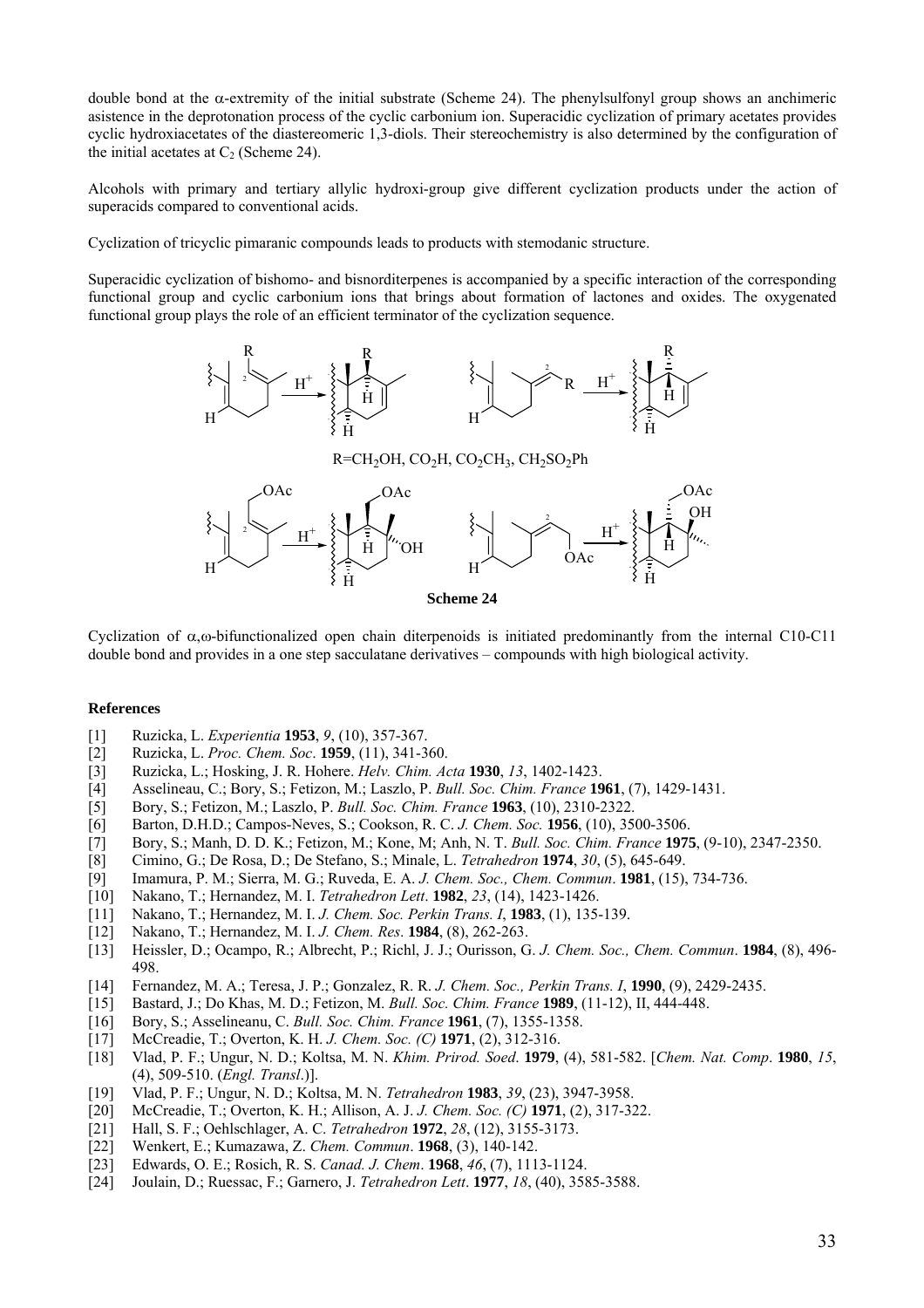- [25] Ungur, N. D.; Barba, A. N.; Vlad, P. F. *Khim. Prirod. Soed*. **1988**, (5), 719-721. [*Chem. Nat. Comp*. **1988**, *24*, (5), 612-614. (*Engl. Transl*.)].
- [26] Vlad, P. F.; Ungur, N. D. *Khim. Prirod. Soed*. **1984**, (3), 318-322. [*Chem. Nat. Comp*. **1984**, *20*, (3), 296-300. (*Engl. Transl*.)].
- [27] Caliezi, A.; Schinz, H. *Helv. Chim. Acta* **1952**, *35*, (5), 1649-1655.
- [28] Deadcenko, A. I.; Semenovsky, A. V.; Smitt, V. A.; Kurbanov, M. *Izv. Akad. Nauk SSSR*, *ser. khim*. **1977**, (6), 1345-1350.
- [29] Yamaguchi, Y.; Uyehara, T.; Kato, T. *Tetrahedron Lett*. **1985**, *26*, (3), 343-346.
- [30] Corey, E. J.; Burk, R. M. *Tetrahedron Lett*. **1987**, *28*, (51), 6413-6416.
- [31] Vlad, P. F. *Izv. Acad. Nauk MSSR, ser. biol. i khim. nauk*, **1977**, (2), 67.-79.
- [32] Nishizawa, M.; Takenaka, H.; Hayashi, Y. *Chem. Lett*. **1983**, (9), 1459-1460.
- [33] Nishizawa, M.; Takenaka, H.; Nishide, H.; Hayashi, Y. *Tetrahedron Lett*. **1983**, *24*, (25), 2581-2584.
- [34] Nishizawa, M.; Takenaka, H.; Hirotsu, K.; Higuchi, T.; Hayashi, Y. *J. Am. Chem. Soc*. **1984**, *106*, (15), 4290- 4291.
- [35] Nishizawa, M.; Takenaka, H.; Hayashi, Y. *J. Am. Chem. Soc*. **1985**, *107*, (2), 522-523.
- [36] Jonson, W. S. *Acc. Chem. Res*. **1968**, *1*, (1), 1-8.
- [37] Stork, G.; Burgstahler, A. W. *J. Am. Chem. Soc*. **1955**, *77*, (19), 5068-5077.
- [38] Eshenmoser, A.; Ruzicka, L.; Jeger, O.; Arigon, D. *Helv. Chim. Acta* **1955**, *38*, (7), 1890-1904.
- [39] Johnson, W. S. *Angew. Chem*. **1976**, *88*, (2), 33-66.
- [40] Johnson, W. S. *Bioorg. Chem*. **1976**, *5*, (1), 51-98.
- [41] Bartlett, P. A.; Johnson, W. S. *J. Amer. Chem. Soc*. **1973**, *95*, (22), 7501-7502.
- [42] Johnson, W. S.; Brinkmeyer, P. S.; Kapoor, V. M.; Yarnell, T. M. *J. Am. Chem. Soc*. **1977**, *99*, (25), 8341-8343.
- [43] Van Tamelen, E. E.; James, D. R. *J. Am. Chem. Soc*. **1977**, *99*, (3), 950-952.
- [44] Vav Tamelen, E. E. *J. Am. Chem. Soc*. **1982**, *104*, (23), 6480-6481.
- [45] Yee, N. K. N.; Coates, R. M. *J. Org. Chem*. **1992**, *57*, (17), 4598-4608.
- [46] Matsuki, Y.; Kodama, M.; Ito, S. *Tetrahedron Lett*. **1979**, *20*, (42), 4081-4084.
- [47] Kurbanov, M.; Semenovsky, A. V.; Smit, W. A. *Izv. Akad. Nauk SSSR, ser. khim*. **1973**, (2), 390-394.
- [48] Muntean, G. E.; Kurbanov, M.; Smit, W. A.; Semenovsky, A. V.; Kucherov, V. F. *Izv. Akad. Nauk SSSR, ser*. *khim.* **1973**, (3), 633-639.
- [49] Johnson, W. S.; Semmelhack, M. F.; Sultanbawa, M. U.; Dolak, L. A. *J. Am. Chem. Soc*. **1968**, *90*, (11), 2994- 2996.
- [50] Johnson, W. S.; Li, T., Harbert, C. A.; Bartlett, W. R.; Herrin, T. R.; Staskun, B.; Rich, D. H. *J. Am. Chem. Soc*. **1970**, *92*, (14), 4461-4463.
- [51] Vlad, P. F.; Ungur, N. D.; Barba, A. N.; Tatarova, L. E.; Gatilov, Yu . B.; Korchagina, D. V.; Bagreanskaia, I. Yu.; Gatilova, V. P.; Shmidt, E. N.; Barkhash, V. A. *Zh. Org. Khim*. **1986**, *22*, (12), 2519-2533. [*J. Org. Chem. U.S.S.R*., **1987**, *22*. (12), 2261-2273. (*Engl. Transl*.)].
- [52] Vlad, P. F.; Ungur, N. D.; Barba, A. N.; Korchagina, D. V.; Bagreanskaia, I. Yu.; Gatilov, Yu .B.; Gatilova, V. P.; Barkhash, V. A. *Khim. Prirod. Soed*. **1988**, (2), 198-203. [*Chem. Nat. Comp*. **1988**, *24* (2), 166-170. (*Engl. Transl*.)].
- [53] Vlad, P. F.; Ungur, N. D.; Nguen, V. H.; Perutskii, V. B. *Izv. Akad. RAN, Ser. Khim*.. **1995**, (12), 2494-2506. [*Russ. Chem. Bull*., **1995**, *44*, (12), 2390-2403. (*Engl. Transl*.)].
- [54] Vlad, P. F.; Ungur, N. D.; Perutskii, V. B. *Khim. Prirod. Soed*. **1986**, (4), 514-515. [*Chem. Nat. Comp*., **1987**, *22,*  (4), 485-486. (*Engl. Transl*.)].
- [55] Ungur, N. D.; Popa, N. P.; Nguen, V. T.; Vlad, P. F. *Khim. Prirod. Soed*. **1993**, (4), 542-546. [*Chem. Nat. Comp*., **1994**, *29*, (4), 473-478. (*Engl. Transl*.)].
- [56] Semenovsky, A. V. *Doctoral Thesis, IOH, AN SSSR, Moscow*, **1972**, 31.
- [57] Vlad, P. F.; Ungur, N. D.; Nguen, V. T. *Izv. Akad. RAN, ser. khim*. **1995**, (12), 2507-2513. [*Russ. Chem. Bull*., **1995**, *44*, (12), 2404-2411. (*Engl. Transl*.)].
- [58] Ungur, N. D.; Nguen, V. T.; Vlad, P. F. *Khim. Prirod. Soed.* **1991**, (5), 726-728. [*Chem. Nat. Comp*. **1992**, *27*, (5), 642-643. (*Engl. Transl*.)].
- [59] Ungur, N.; Gavagnin, M.; Cimino, G. *Tetrahedron Lett*. **1996**, *37*, (20), 3549-3552.
- [60] Fontana, A.; Ungur, N.; Gavagnin, M.; Salierno, C.; Cimino, G. *Tetrahedron Lett*. **1997**, *38*, (23), 4145-4148.
- [61] Ungur, N.; Gavagnin, M.; Fontana, A.; Cimino, G. *Tetrahedron* **2000**, *56*, (16), 2503–2512.
- [62] De Petrocellis, L.; Orlando, P.; Gavagnin, M.; Ventriglia, M. C.; Cimino, G.; Di Marzo, V. *Experientia* **1996**, *52*, (9), 874-877.
- [63] Vance, D. E. *Phospholipid metabolism and cell signalling in eucaryotes, in Biochemistry of Lipids, Lipoproteins and Membranes; Neuberger, A.; Van Deenen, L.L.M. Eds; Elsevier: Amsterdam*, **1991**, 229-230.
- [64] Ungur, N. D.; Nguen, V. T.; Vlad, P. F. *Khim. Prirod. Soed*. **1991**, (5), 728-729. [*Chem. Nat. Comp*., **1992**, *27*, (5), 643-644. (*Engl. Transl*.)].
- [65] Vlad, P. F.; Ungur, N. D.; Nguen, V. H. *Khim. Prirod. Soed*. **1990**, (3), 346-353. [*Chem. Nat. Comp*., **1991**, *26*, (3), 285-291. (*Engl. Transl*.)].
- [66] Ungur, N. D.; Nguen, V. T.; Popa, N. P.;Vlad, P. F. *Khim. Prirod. Soed*. **1992**, (6), 645-654. [*Chem. Nat. Comp*., **1993**. *28*, (6), 561-568. (*Engl. Transl*.)].